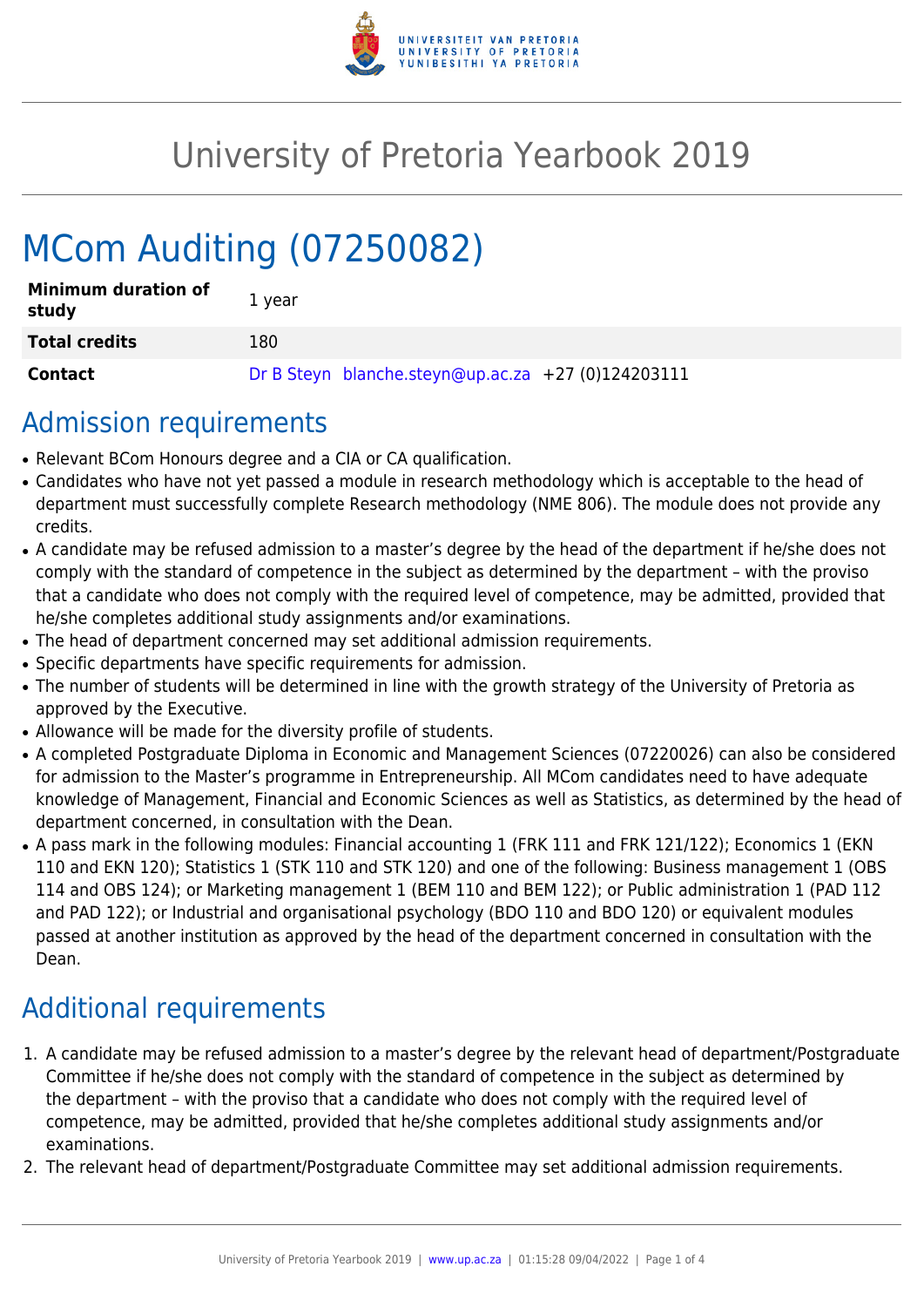

- 3. Specific departments have specific requirements for admission.
- 4. The number of students will be determined in line with the growth strategy of the University of Pretoria as approved by the Executive.
- 5. Allowance will be made for the diversity profile of students.

A pass mark in the following modules is considered to be adequate knowledge. Anyone not meeting this expectation will only be considered for admission in exceptional circumstances.

- Financial accounting 1 (FRK 111 and FRK 121/122);
- Economics 1 (EKN 110 and EKN 120);
- Statistics 1 (STK 110 and STK 120) and one of the following:
- Business management 1 (OBS 114 and OBS 124); or
- Marketing management 1 (BEM 110 and BEM 122); or
- Public administration 1 (PAD 112 and PAD 122); or
- Industrial and organisational psychology (BDO 110 and BDO 120) or equivalent modules passed at another institution as approved by the relevant head of department in consultation with the Dean.

### Other programme-specific information

Candidates who have not yet passed a module in research methodology which is acceptable to the relevant head of department, must successfully complete Research methodology (NME 806) before enrolling for ODT 890. The module does not provide any credits.

### Examinations and pass requirements

The pass mark for both a dissertation and a mini-dissertation is 50%. The provisions regarding pass requirements for dissertations, contained in General Regulation G.12.2, apply mutatis mutandis to minidissertations. A pass mark of at least 50% is required in the examination of each module.

#### Research information

#### **Dissertations/mini-dissertations, curricula and modules**

- 1. The degree programme requires that a dissertation/mini-dissertation must be submitted in a field of study chosen from the fields covered for the honours degree, provided that the Dean may, on the recommendation of the relevant head of department/Postgraduate Committee, approve the replacement of the required dissertation by the successful completion of a prescribed number of module credits and a minidissertation/research article.
- 2. Information on modules, credits and syllabi is available, on request, from the relevant head of department/Postgraduate Committee.
- 3. A module in Research Methodology is compulsory in all programmes. The Dean may, on the recommendation of the relevant head of department/Postgraduate Committee, waive the prerequisites.
- 4. Sufficient number of bound copies of the dissertation/mini-dissertation must be submitted to the Head: Student Administration for examination, after permission is granted by the supervisor.

#### **Article for publication**

The Dean may require, before or on submission of a dissertation/mini-dissertation, the submission of a draft article for publication to the supervisor. The draft article should be based on the research that the student has conducted for the dissertation/mini-dissertation and be approved by the supervisor concerned. The supervisor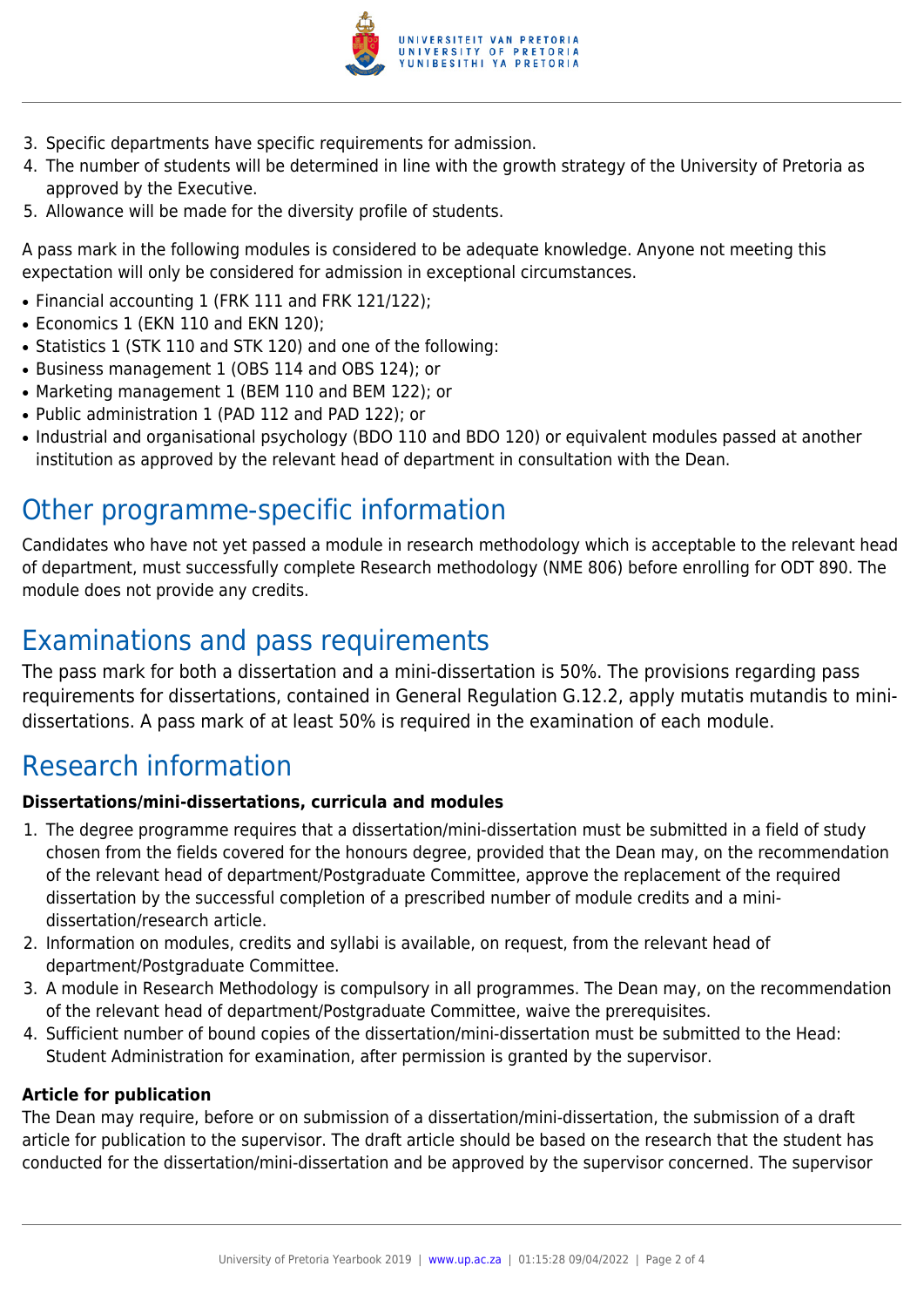

should then have the opportunity to take the paper through all the processes of revision and resubmission as may be necessary and/or appropriate in order to achieve publication.

#### **Submission of dissertation/mini-dissertation**

only be conferred during a subsequent series of graduation ceremonies.

A dissertation/mini-dissertation is submitted to the Head: Student Administration/departmental Postgraduate Office, before the closing date for the various graduation ceremonies as announced annually.

For examination purposes, a student must, in consultation with the supervisor, submit a sufficient number of bound copies and/or e-copies of the dissertation/mini-dissertation, printed on good quality paper and of good letter quality, to the Head: Student Administration/departmental Postgraduate Office. Permission to submit the dissertation/mini-dissertation in unbound form may be obtained from the supervisor concerned on condition that a copy of the final approved dissertation/mini-dissertation is presented to the examiners in bound format or electronic format.

In addition to the copies already mentioned, each successful student must submit a bound paper copy as well as two electronic copies of the approved dissertation/mini-dissertation to the Head: Student Administration/departmental Postgraduate Office in the format specified by the faculty and in accordance with the minimum standards set by the Department of Library Services, before 15 February for the Autumn graduation ceremonies and before 15 July for the Spring graduation ceremonies, failing which the degree will